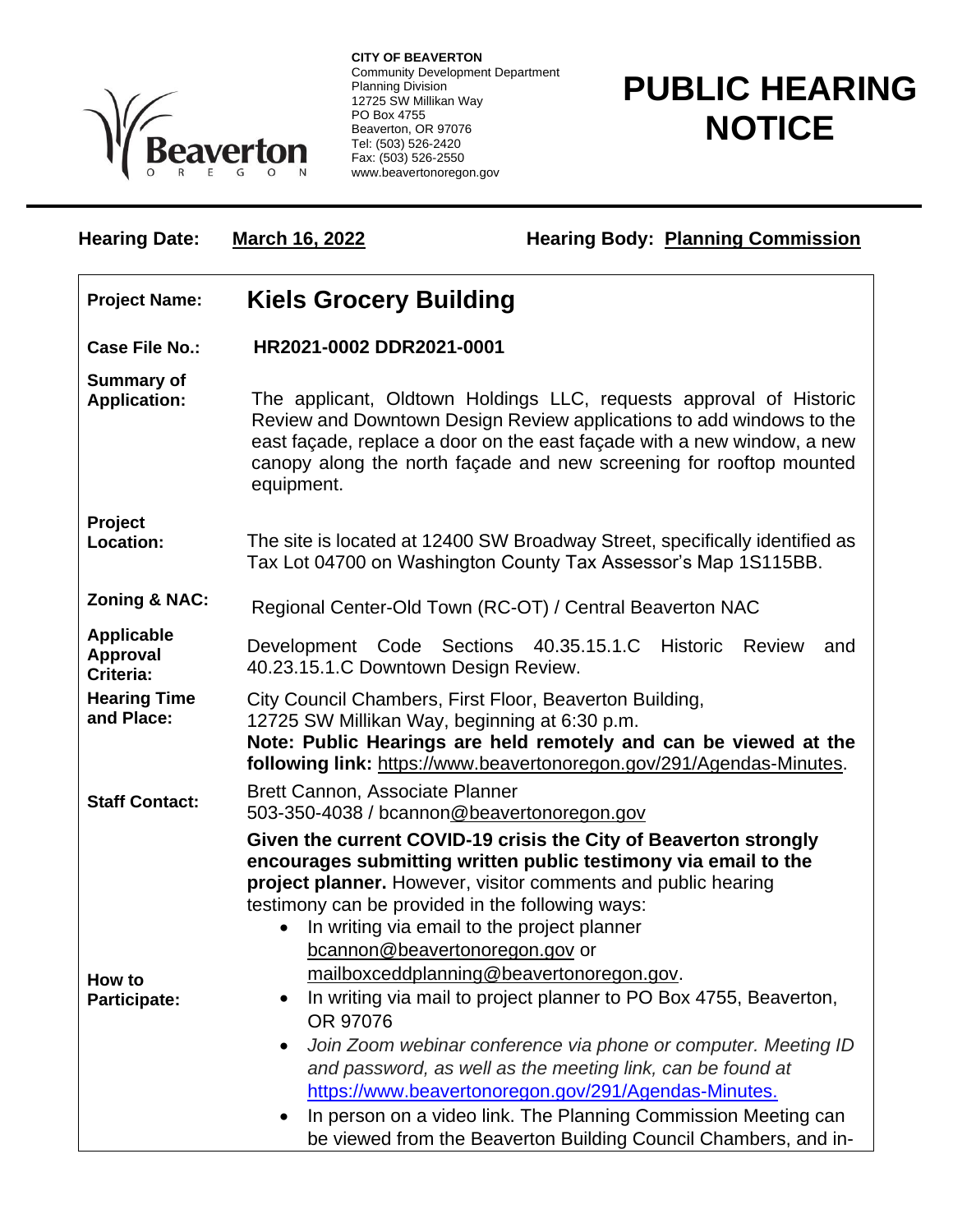person public hearing testimony may be provided on a computer set up in the Beaverton Building.

*NOTE: The City of Beaverton has declared a State of Emergency due to COVID-19 and the Community Development Division is closed to the public until further notice. The Community Development Department is evaluating temporary changes to processes and procedures to respond appropriately to the COVID-19 State of Emergency, and is committed to ensuring that the land use review process continues to fulfill the requirements of state and local law while protecting the health and wellbeing of the community.*

Pursuant to Section 50.88 of the Beaverton Development Code, written comments or exhibits submitted prior to the hearing to be submitted by staff at the hearing must be received by the City Recorder no later than 4:30 p.m. on the day of the scheduled hearing. Mailed written comments to the Commission should be sent to the attention of Brett Cannon, Planning Division, PO Box 4755, Beaverton, OR 97076. To be made a part of the staff report, correspondence needs to be received by **February 23, 2022**. All written testimony provided prior to the meeting will be provided to Planning Commission prior to their decision. Please reference the Case File Number and Project Name in your written comments. If you decide to submit written comments or exhibits after February 23, 2022, please coordinate with the project planner to have your testimony delivered to the Commission. Comments may also be provided via email to [bcannon@beavertonoregon.gov.](mailto:bcannon@beavertonoregon.gov)

A copy of all documents and evidence submitted by or on behalf of the applicant, and applicable review criteria, are available for inspection. Please contact the project planner for more information or to view documents electronically. A copy of the staff report will be available for inspection at no cost at least seven (7) calendar days before the hearing. A copy of any or all materials will be provided at a reasonable cost. A copy of the staff report may also be viewed online at: [www.beavertonoregon.gov/DevelopmentProjects](http://www.beavertonoregon.gov/DevelopmentProjects) Staff strongly encourages you to participate in the public process by reviewing documents online and viewing the public meeting at [https://www.beavertonoregon.gov/291/Agendas-Minutes.](https://www.beavertonoregon.gov/291/Agendas-Minutes) If you do not have the technology to view documents, watch, or participate in the meeting, please contact the project planner for additional support.

The Planning Commission shall conduct hearings in accordance with adopted rules of procedure and shall make a decision on the development application after the hearing closes. Failure to raise an issue in a hearing, by testifying in person or by letter, or failure to provide statements or evidence with sufficient specificity to afford the decision-making authority an opportunity to respond to such issue, precludes appeal to the Land Use Board of Appeals on the issue.

*Accessibility information: This information can be made available in large print or audio tape upon request. Assistive listening devices, sign language interpreters, or qualified bilingual interpreters can be made available at any public meeting or program with 72 hours advance notice. To request these services, contact Lauren Russell by calling 711 503-350-4038 or email [bcannon@beavertonoregon.gov.](mailto:bcannon@beavertonoregon.gov)*